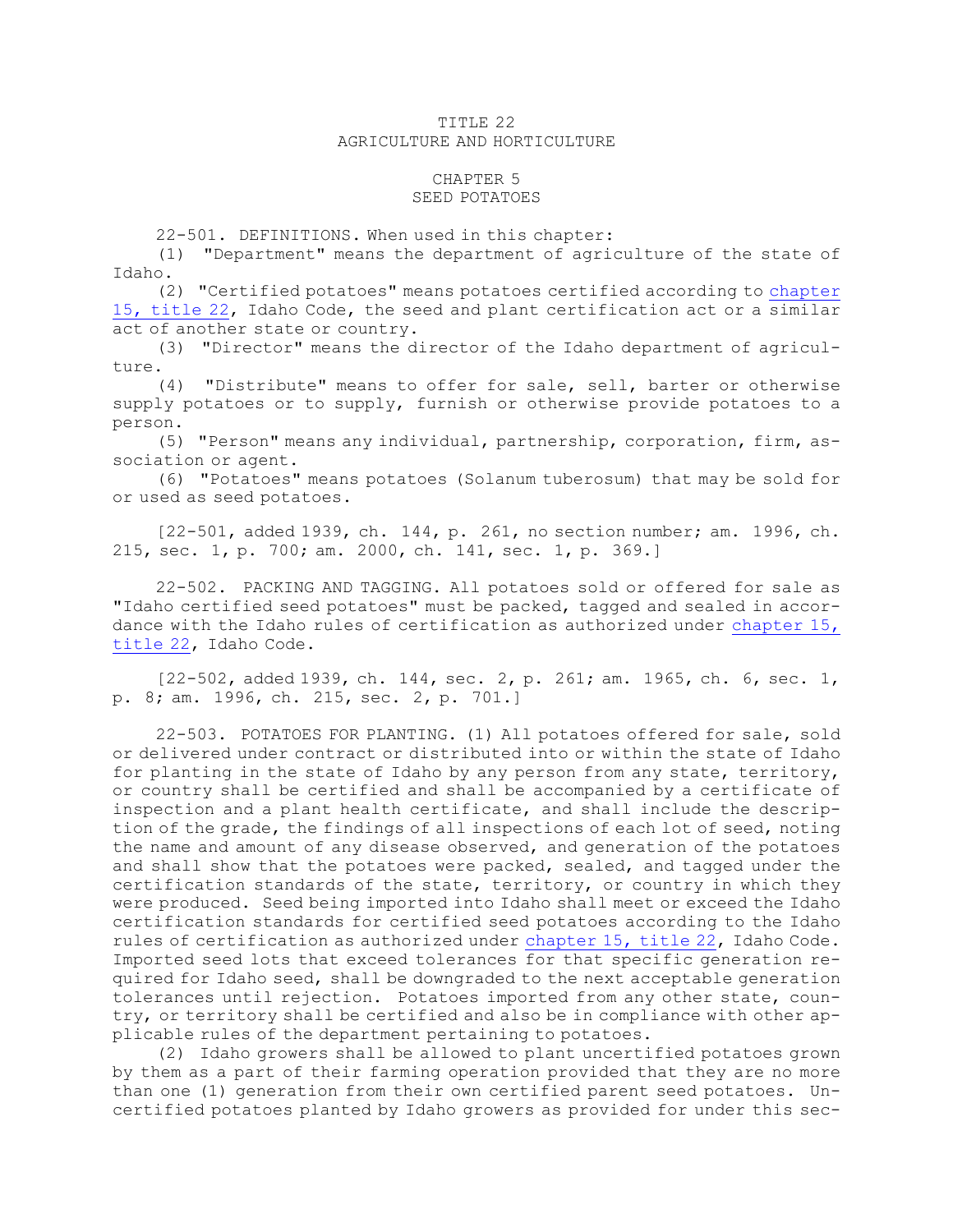tion must comply with all testing and any other conditions as set forth under this chapter and any rules promulgated pursuant to this chapter.

[22-503, added 1939, ch. 144, sec. 3, p. 261; am. 1971, ch. 118, sec. 1, p. 401; am. 1979, ch. 181, sec. 1, p. 536; am. 1996, ch. 215, sec. 3, p. 701; am. 2000, ch. 141, sec. 2, p. 369; am. 2003, ch. 108, sec. 1, p. 347.]

22-504. PENALTY FOR VIOLATIONS. (1) Any person who violates or fails to comply with any of the provisions of this chapter shall be guilty of <sup>a</sup> misdemeanor and upon conviction thereof shall be fined not more than ten dollars (\$10.00) per hundred weight of potatoes in violation or be imprisoned in the county jail for not more than six (6) months or be subject to both such fine and imprisonment.

(2) Any person who violates or fails to comply with any of the provisions of this chapter or any rules promulgated under this chapter may be assessed <sup>a</sup> civil penalty by the department or its duly authorized agent of not more than ten dollars (\$10.00) per hundred weight of potatoes in violation for each offense and shall be liable for reasonable attorney's fees. Assessment of <sup>a</sup> civil penalty may be made in conjunction with any other department administrative action. No civil penalty may be assessed unless the person charged was given notice and opportunity for <sup>a</sup> hearing pursuant to [chapter](https://legislature.idaho.gov/statutesrules/idstat/Title67/T67CH52) 52, title 67, Idaho Code. If the department is unable to collect such penalty or if any person fails to pay all or a set portion of the civil penalty as determined by the department, it may recover such amount by action in the appropriate district court. Any person against whom the department has assessed <sup>a</sup> civil penalty under the provisions of this chapter may, within thirty (30) days of the final action by the agency making the assessment, appeal the assessment to the district court of the county in which the violation is alleged by the department to have occurred. Moneys collected for violations shall be remitted to the agricultural inspection account.

(3) Nothing in this chapter shall be construed as requiring the director to report minor violations for prosecution when he believes that the public interest will be best served by suitable warnings or other administrative action.

[22-504, added 1939, ch. 144, sec. 4, p. 261; am. 1996, ch. 215, sec. 4, p. 701.]

22-505. RULES. The department is hereby authorized to promulgate rules that may be necessary for the efficient enforcement of the provisions of this chapter including, but not limited to, requirements for planting, testing, sampling, inspection, and compliance verification procedures. The department may by rules, establish <sup>a</sup> schedule of fees for services performed by the department in the administration of the rules. Receipts of these fees shall be deposited in the agricultural inspections account created pursuant to section [22-105](https://legislature.idaho.gov/statutesrules/idstat/Title22/T22CH1/SECT22-105), Idaho Code.

[22-505, added 1996, ch. 215, sec. 5, p. 702.]

22-506. ADVISORY COMMITTEE. In order to maintain close contact between the department and the potato industry there is hereby established an advisory committee to be appointed by the director. Any person or organization recognized by the potato industry may provide <sup>a</sup> nomination list of no more than two (2) individuals to the director. The committee shall be comprised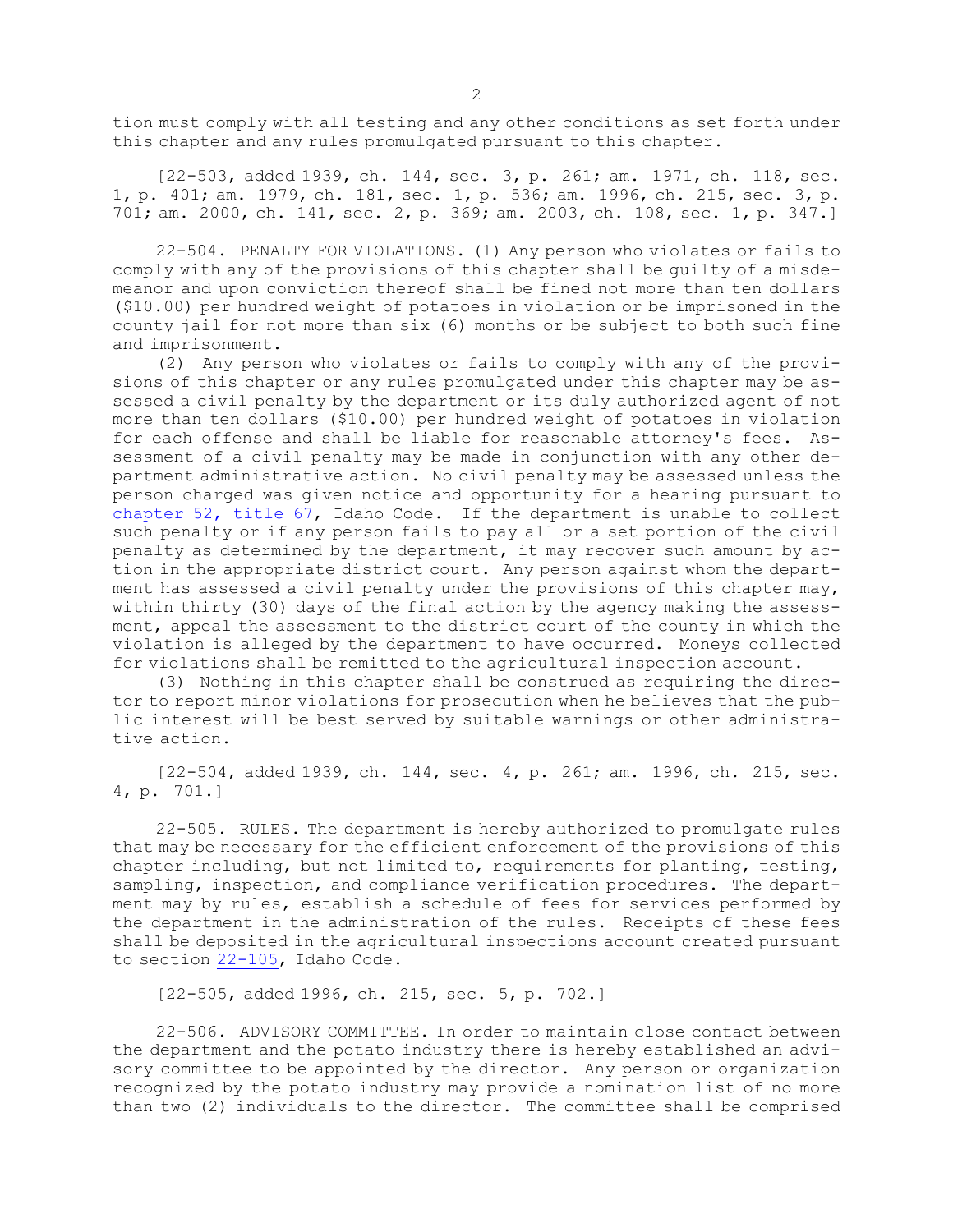of no more than twelve (12) individuals, one (1) of whom must be from the university of Idaho, and one (1) from the department.

[22-506, added 1996, ch. 215, sec. 6, p. 702.]

22-507. CROP MANAGEMENT AREAS. Nothing in this chapter shall be interpreted in such <sup>a</sup> manner as to interfere with the enforcement or implementation of provisions of section [22-2017](https://legislature.idaho.gov/statutesrules/idstat/Title22/T22CH20/SECT22-2017), Idaho Code, crop management areas, or rules promulgated thereunder.

[22-507, added 1996, ch. 215, sec. 7, p. 703; am. 2007, ch. 51, sec. 1, p. 123.]

22-508. EXEMPTIONS. Upon application to the director, potato plantings of one (1) acre or less per variety are exempted from the certification requirements of this chapter. However, such plantings may at the discretion of the director be subject to any laboratory testing or field inspections as provided for by rule, at the owner's expense.

[22-508, added 1996, ch. 215, sec. 8, p. 703.]

22-509. TITLE. This chapter shall be known as: "The Idaho Seed Potato Act of 1996."

[22-509, added 1996, ch. 215, sec. 9, p. 703.]

22-510. SEED POTATO ARBITRATION. (1) Requirement of arbitration. When any buyer claims to have been damaged by the failure of seed potatoes to perform as represented, or when any buyer claims to have been damaged by the failure of any seed potato to produce or perform as represented by the required label to be attached to such seed as prescribed in rules, or by warranty, or as <sup>a</sup> result of negligence, the buyer shall submit the claim to arbitration as provided in this section.

(2) Notice of required arbitration. In addition to the certification tag required under section [22-502](https://legislature.idaho.gov/statutesrules/idstat/Title22/T22CH5/SECT22-502), Idaho Code, conspicuous language calling attention to the requirement for arbitration under this section shall be referenced or included on <sup>a</sup> notice of required arbitration tag, or otherwise attached to the seed bag or package. <sup>A</sup> notice in the following form, or equivalent language, shall be sufficient.

NOTICE OF REQUIRED ARBITRATION

Under the seed laws of certain states, arbitration is required as <sup>a</sup> precondition of maintaining certain legal actions, counterclaims or defenses against <sup>a</sup> seller of seed. The buyer must file <sup>a</sup> complaint, along with the filing fee, with the State Department of Agriculture within such time as to permit inspection of the crops and notify seller of complaint by certified mail.

Arbitration shall not be required unless this notice is attached to the seed bag or package.

(3) Establishment of arbitration panel. Any individual or organization recognized by the potato industry in Idaho may provide <sup>a</sup> nomination list of five (5) names to the director. From that list of nominations, the director shall comprise <sup>a</sup> list consisting of fifteen (15) names from which the arbitration panel may be established.